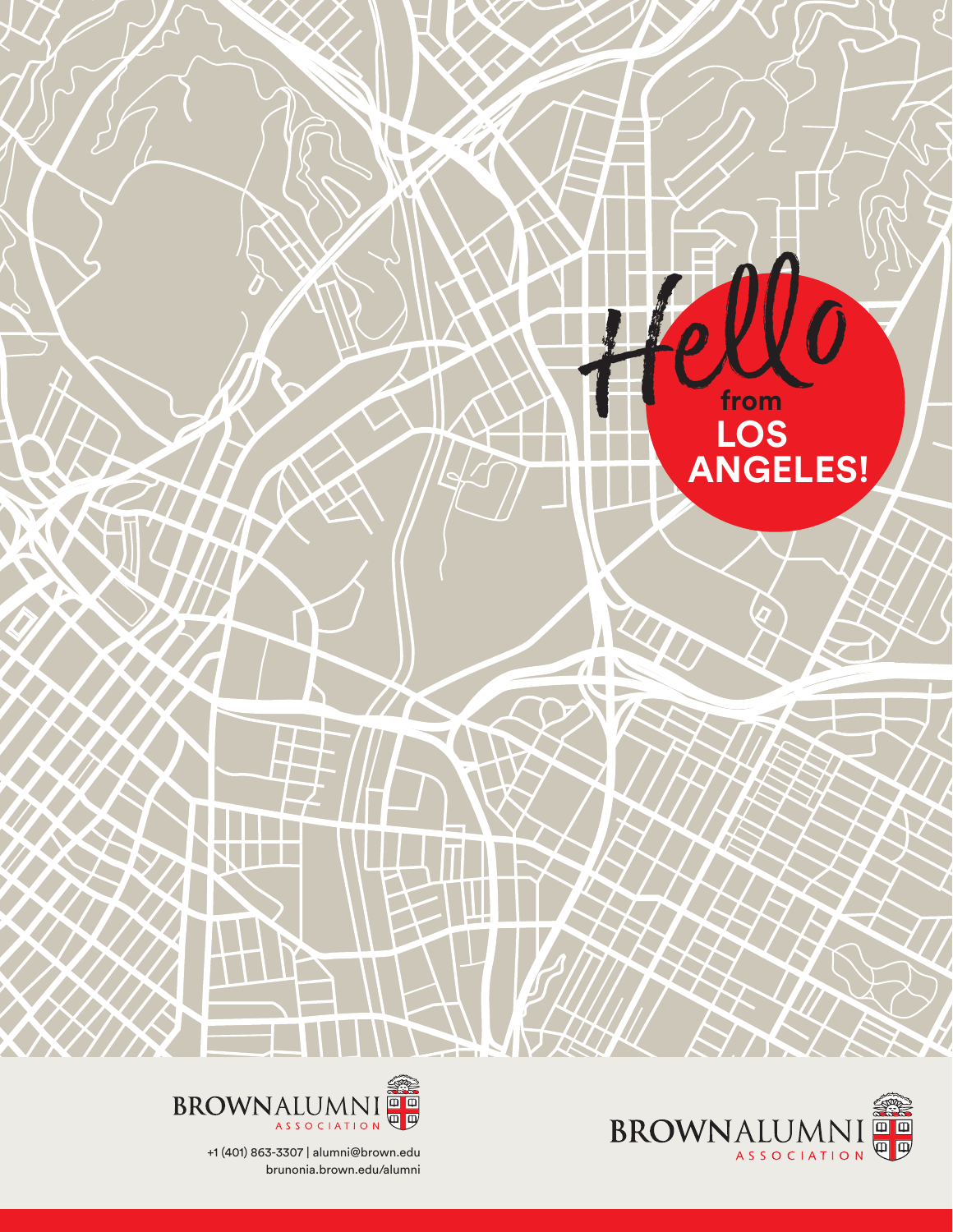

## HOUSING

These neighborhoods are young alumni favorites.

**Welcome to Los Angeles!** The Brown Club of LA has crowdsourced recommendations from recent Brown grads in the area for favorite places to eat, play and explore around town. Get the most out of this vibrant city by sampling some of these tried-andtrue destinations and experiences. Enjoy!

Your fellow Brown alumni

| Koreatown  | "Easily accessible by the<br>metro, still affordable<br>compared to other parts<br>of the city, and things stay<br>open past midnight."<br><i>Lanet P.</i> $12$ |
|------------|-----------------------------------------------------------------------------------------------------------------------------------------------------------------|
| Silverlake | "This is where I live—great<br>restaurants and coffee, lots<br>of hipsters."<br>Michael R. '13                                                                  |
| Echo Park  | "Definitely up and coming.<br>It has great restaurants and is<br>pretty central to all fun things<br>in $LA$ ."<br>Diana G. '13                                 |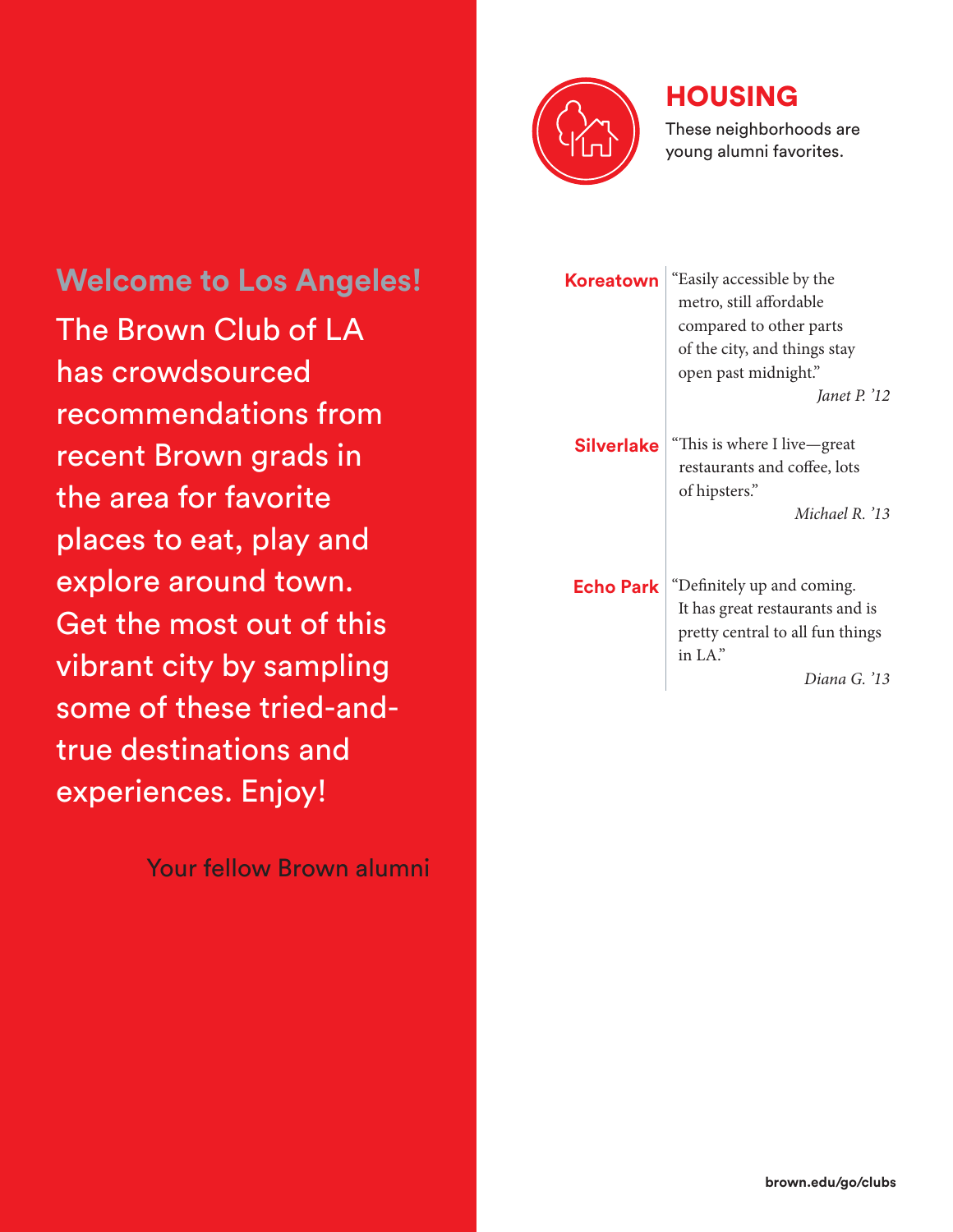



The best spots to kick up your heels and enjoy an evening with friends.



# MAKING NEW MEMORIES

Not-to-miss local experiences.

| <b>La Cita</b>                     | "Hands down my favorite bar<br>in LA! It's so eclectic with a<br>very Mexican feel, but it serves<br>different genres of music,<br>attracting diverse crowds."<br>Diana G. '13 | <b>The Last</b><br><b>Bookstore</b> | "The most stunning bookstore<br>I've ever been to. The second<br>floor is mind-blowing: a literal<br>labyrinth of bookshelves of old<br>books and whimsical art."<br>Michael R. '16             |
|------------------------------------|--------------------------------------------------------------------------------------------------------------------------------------------------------------------------------|-------------------------------------|-------------------------------------------------------------------------------------------------------------------------------------------------------------------------------------------------|
| <b>Everson</b><br><b>Royce Bar</b> | "This is also one of my<br>favorites. It has a huge<br>patio and serves great<br>specials throughout<br>the week."<br>Diana G. '13                                             | <b>Hamburger</b><br>Mary's          | "For drag queen bingo.<br>It's sassy + strong drinks +<br>and your bingo 'fee' supports<br>various charities; brunch<br>is also another great option<br>if you can't make drag queen<br>bingo." |
| Eighty-Two                         | "Arcade and alcohol."<br>Janet '12                                                                                                                                             |                                     | Janet P. '12                                                                                                                                                                                    |
| <b>The Mayan</b>                   | "A great club downtown with<br>three dance floors."<br>Diana G. '13                                                                                                            | <b>Echo Park</b><br>Lake            | "Really pretty lake, great to<br>take a short walk around.<br>Also paddle boats are<br>available."<br>Michael R. '16                                                                            |
|                                    |                                                                                                                                                                                | <b>City-wide</b>                    | "Santa Monica Pier Twilight<br>Concert Series every Thursday<br>in the summer."<br>Clare K. $'15$                                                                                               |
|                                    |                                                                                                                                                                                |                                     | "KCRW summer nights<br>(Santa Monica, Chinatown,<br>or Pasadena)-it's like an<br>outdoor summer party and<br>it's free!"<br>Janet P. '12                                                        |

*Janet P. '12*